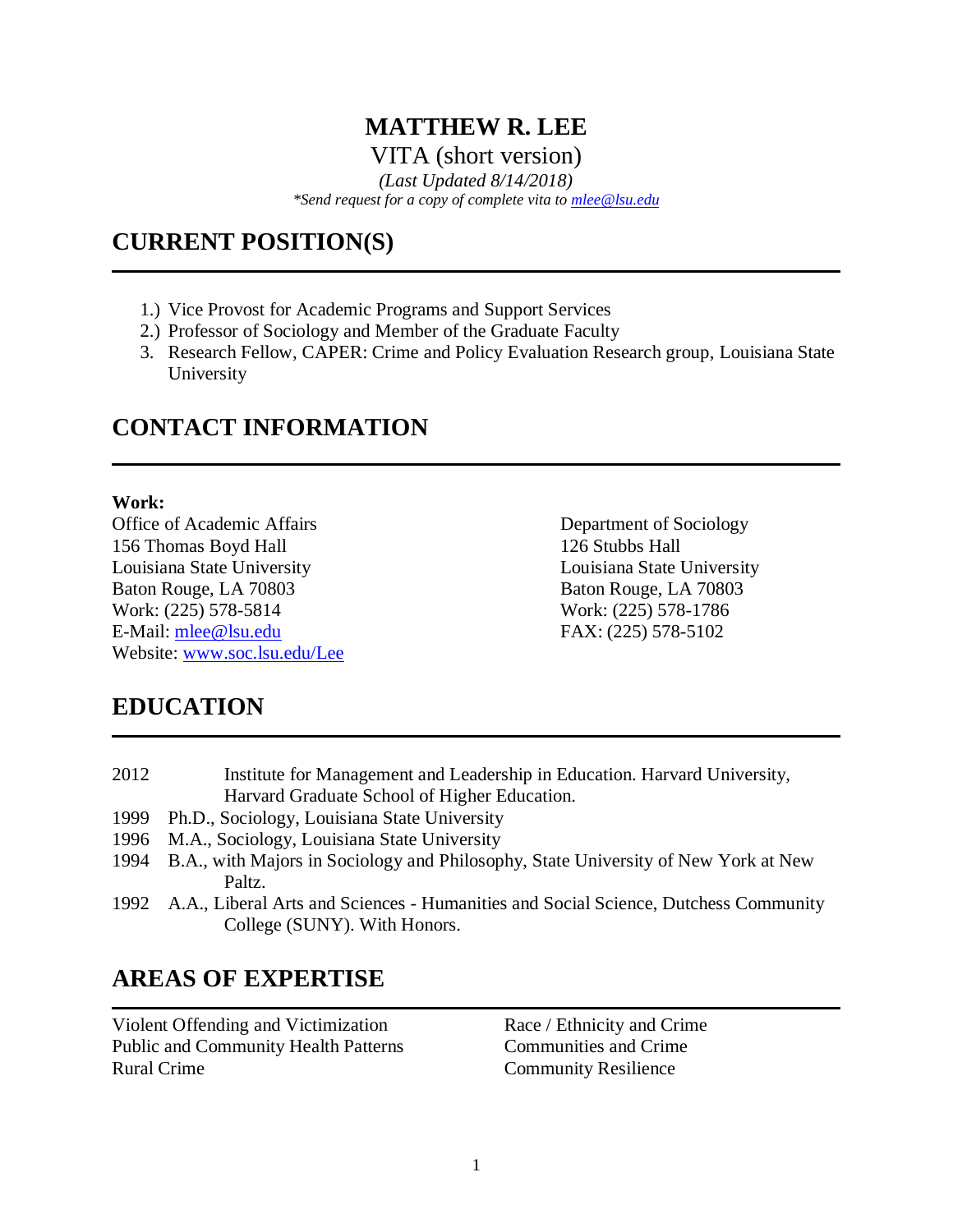## **PEER REVIEWED PUBLICATIONS**

- Cope, Michael, Matthew R. Lee, Tim Slack, Troy Blanchard, Jeffrey Carney, Forbes Lipschitz, and Lydia Gikas. 2018. "Geographically Distant Social Networks Elevate Perceived Preparedness for Coastal Environmental Threats." *Population and Environment*. 39:277- 296. https://doi.org/10.1007/s11111-017-0292-0
- Cope, Michael, Tim Slack, Troy Blanchard, Matthew R. Lee. 2016*.* "It's Not Whether You Win or Lose, It's How You Place the Blame: Shifting Perceptions of Recreancy in the Context of the Deepwater Horizon Oil Spill." *Rural Sociology*. 81:295-315. DOI: 10.1111/ruso.12096
- Doucet, Jessica, and Matthew R. Lee. 2015. "Civic Communities and Urban Violence." *Social Science Research.*52:303-316. [doi:10.1016/j.ssresearch.2015.01.014](http://dx.doi.org/10.1016/j.ssresearch.2015.01.014)
- Doucet, Jessica, and Matthew R. Lee. 2014. "Civic Community Theory and Rates of Violence: A Review of Literature on an Emergent Theoretical Perspective." *International Journal of Rural Criminology.* 2:151-165.
- Lee, Matthew R., Sarah Becker and Graham C. Ousey. 2014. "The Transformation of Pro-Violence Norms: An Integrative Review of Literature." *Aggression and Violent Behavior*. DOI: 10.1016/j.avb.2014.05.003
- Cope, Michael, Tim Slack, Troy C. Blanchard and Matthew R. Lee. 2013. "Does Time Heal All Wounds? Community Attachment, Natural Resource Employment, and Health Impacts in the Wake of the BP Deepwater Horizon Disaster." *Social Science Research.* 42:872-881. http://dx.doi.org/10.1016/j.ssresearch.2012.12.011
- Lee, Matthew R., and Ashley Berthelot. 2012. "Facilitating the University-Wide Research Response to Disasters: The Role of a University Research Office." *Research Management Review.* 19:61-69.
- Lee, Matthew R. and Troy C. Blanchard. In Press. "Murder and the Public Health: An Example of Continuing Disparities by Place and Demographic Group on the Heels of the Great American Crime Decline." *International Journal of Crime, Criminal Justice, and Law*.
- Lee, Matthew R., Troy C. Blanchard. 2012. "Community Attachment and Negative Affect in the Context of the BP Deepwater Horizon Disaster." *American Behavioral Scientist*. 56:24-47. doi:10.1177/0002764211409384
- Weil, Frederick D., Matthew R. Lee and Edward S. Shihadeh. 2012. "The Burdens of Social Capital: How Socially-Involved People Dealt With Stress After Hurricane Katrina." *Social Science Research*. 41: 110-119. Doi:10.1016/j.ssresearch.2011.06.006
- Lee, Matthew R. 2011. "Reconsidering Culture and Homicide." *Homicide Studies.* 15:319-340. DOI 10.1177/10887679114245412. 15:319-340.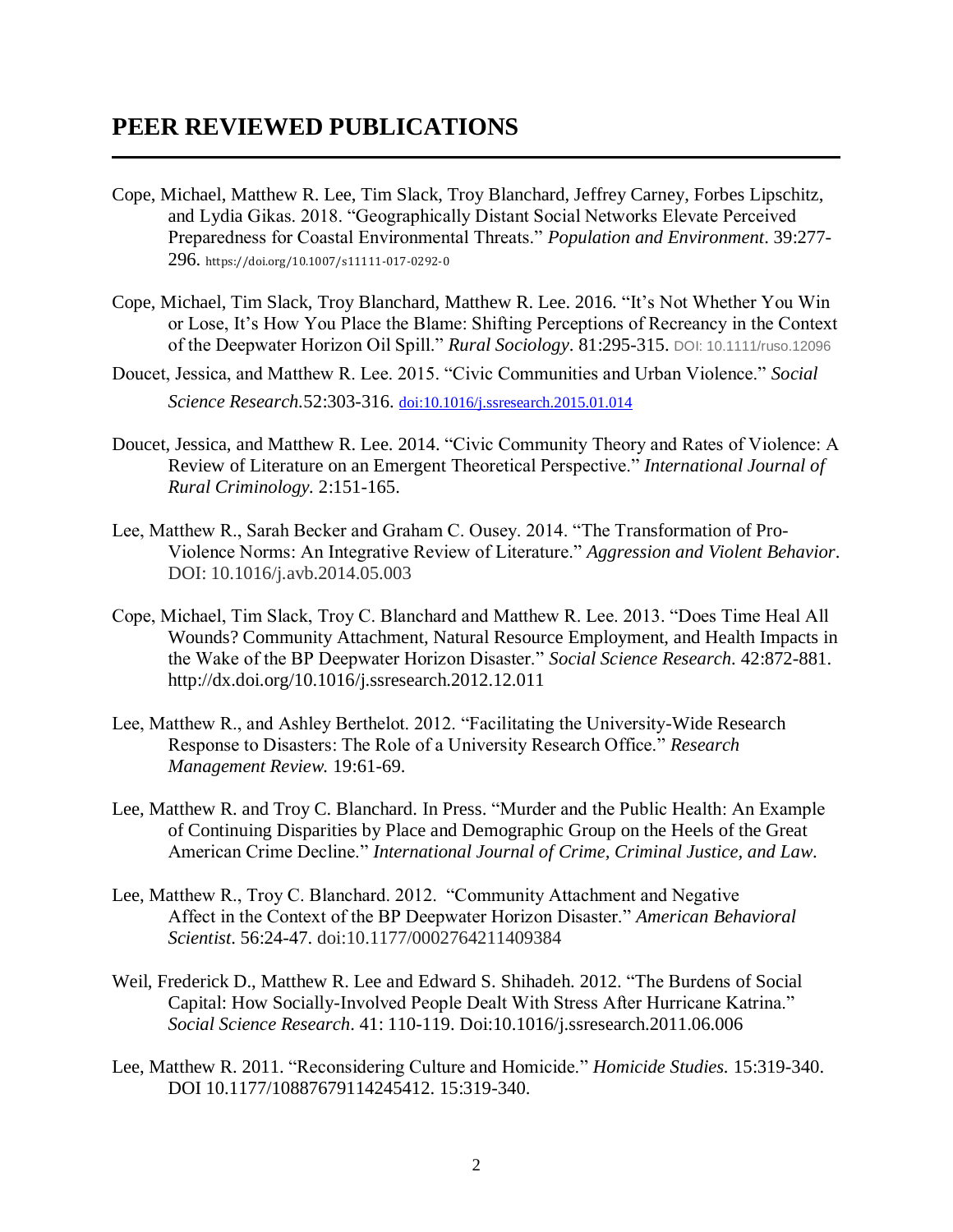- Lee, Matthew R., and Graham C. Ousey. 2011. "Reconsidering the Culture and Violence Connection: Strategies of Action in the Rural South." *Journal of Interpersonal Violence.* 26: 899-929.
- Cutlip, Anna, William B. Bankston, and Matthew R. Lee. 2010. "Civic Community and Nonmetropolitan White Suicide." *Archives of Suicide Research.*14:261-265.
- Ousey, Graham C., and Matthew R. Lee. 2010. "To Know the Unknown: The Decline In Homicide Clearance Rates, 1980-2000." *Criminal Justice Review*. 35:141-158. \*2010 James L. Maddox, Jr. Paper of the Year Award Finalist.
- Ousey, Graham C., and Matthew R. Lee. 2010. "The Southern Culture of Violence and Homicide Type Differentiation: An Analysis Across Cities and Time Points." *Homicide Studies.*14:268-295.
- Ousey, Graham C., and Matthew R. Lee. 2010. "Whose Civic Community? Testing Alternative Hypotheses of the Relationship Between Civic Community and Racial Inequality in Arrest Rates." *Sociological Spectrum.*30:550-579.
- Lee, Matthew R., and Emily R. Berthelot. 2010. "Community Covariates of Malnutrition Based Mortality Among Older Adults." *Annals of Epidemiology.* 20: 371-379.
- Lee, Matthew R. 2010. "The Protective Effects of Civic Communities on All-Cause Mortality." *Social Science and Medicine.* 70: 1840-1846.
- Lee, Matthew R., Shaun A. Thomas and Graham C. Ousey. 2010. "Southern Culture and Homicide: Examining the Cracker Culture/Black Rednecks Thesis." *Deviant Behavior.* 31:60-96.
- Lee, Matthew R., and Shaun A. Thomas. 2010. "Civic Community, Population Change, and Violent Crime in Rural Communities." *Journal of Research in Crime and Delinquency*. 47:118-147.
- Lee, Matthew R., and Edward S. Shihadeh. 2009. "The Spatial Concentration of Southern Whites and Argument-Based Lethal Violence." *Social Forces*. 87:1671-1694.
- Patrick, Le'Brian, and Matthew R. Lee. 2009. "From the Inside Out: Female Reentry from Prison and Criminal Desistence." *International Journal of Crime, Criminal Justice, and Law.* 4:41-56.
- D'Antonio, Julia, and Matthew R. Lee. 2008. "Violent Women? Southern Culture and Gendered Patterns of Argument Homicide." *International Journal of Sociological Research*.
- Doucet, Jessica, and Matthew R. Lee. 2008. "Defenseless Victims: Socioeconomic Disadvantage, Family Stress, Family Resources and Child Homicide Victimization." *International Journal of Crime, Criminal Justice, and Law*. 3: 17-30.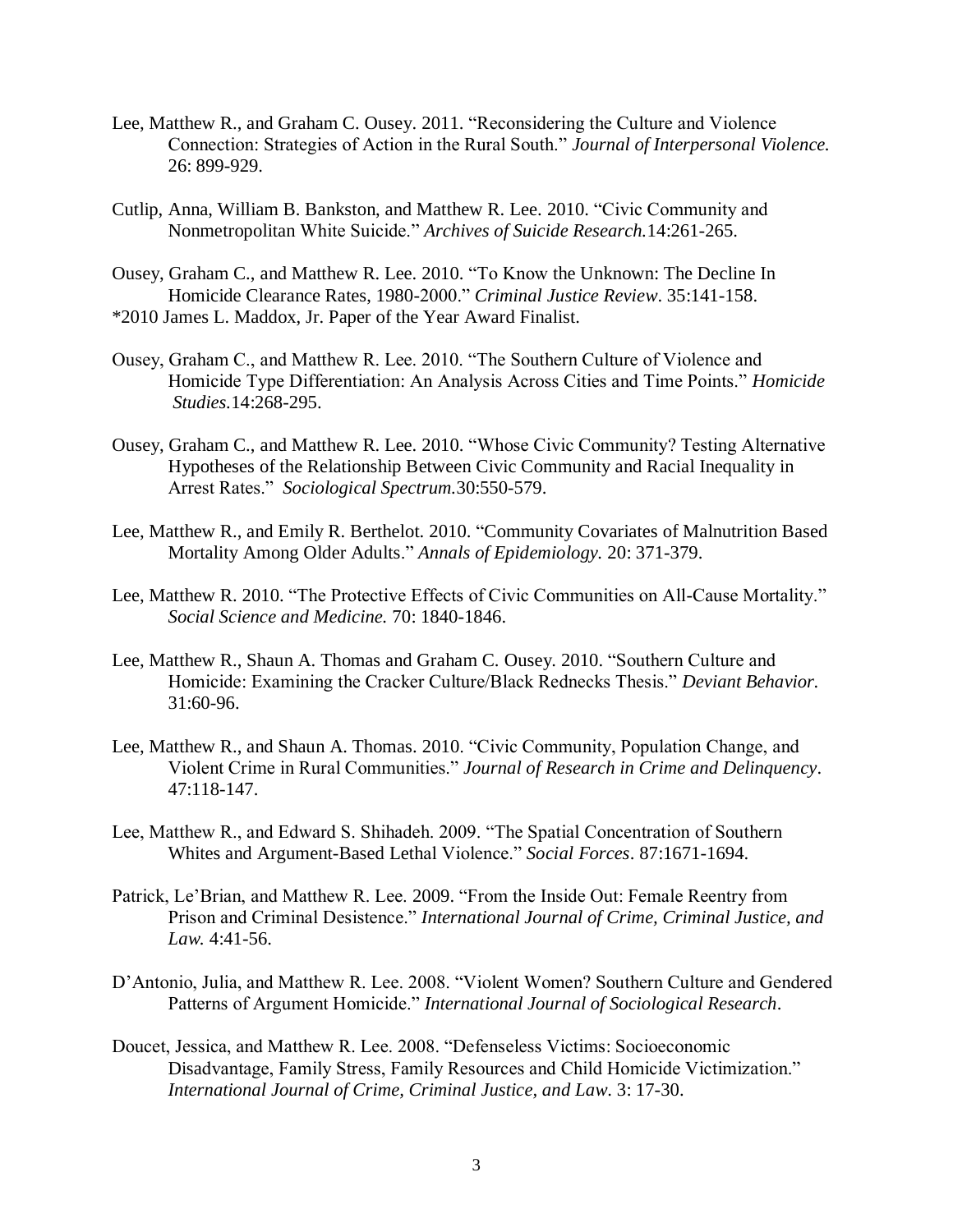- Ousey, Graham C., and Matthew R. Lee. 2008. "Racial Disparity in Formal Social Control: An Investigation of Alternative Explanations of Arrest Rate Inequality." *Journal of Research in Crime and Delinquency.* 45:322-355.
- Lee, Matthew R. 2008. "Civic Community in the Hinterland: Toward a Theory of Rural Social Structure and Violence." *Criminology.* 46:447-477.
- Lee, Matthew R., and Tim Slack. 2008. "Labor Market Conditions and Violent Crime across the Metro / Non-Metro Divide." *Social Science Research*. 37: 753-768.
- Lee, Matthew R., Timothy C. Hayes, and Shaun A. Thomas. 2008. "Regional Variation in the Effect of Structural Factors on Homicide in Rural Areas." *Social Science Journal.* 45: 76- 94.
- Lee, Matthew R., and Mahasin Owens-Sabir. 2008. "Race, Status, and Homicide: Explaining Urban African-American Violence." *International Journal of Crime, Criminal Justice, and Law*. 3:213-228.
- Lee, Matthew R., Frederick D. Weil, and Edward S. Shihadeh. 2007. "The FEMA Trailer Parks: Negative Perceptions and the Social Structure of Avoidance." *Sociological Spectrum.* 27: 741-766.
- Lee, Matthew R., and Graham C. Ousey. 2007. "Counterbalancing Disadvantage? Residential Integration and Urban Black Homicide." *Social Problems*. 54:240-262.
- Lee, Matthew R., William B. Bankston, Timothy C. Hayes and Shaun A. Thomas. 2007. "ReVisiting the Southern Culture of Violence." *The Sociological Quarterly*. 48: 253-275.
- Ousey, Graham C., and Matthew R. Lee. 2007. "Homicide Trends and Illicit Drug Markets: Exploring Trends Across Time." *Justice Quarterly.* 24: 48-79.
- Lee, Matthew R., and Erica DeHart. 2007. "The Influence of a Serial Killer on Changes in Fear of Crime and the Use of Protective Measures: A Survey-Based Case Study of Baton Rouge." *Deviant Behavior*. 28:1-28.
- Lee, Matthew R. 2006. "Certainty of Apprehension and the Social Context of Theft: A Cross-National Analysis." *International Journal of Crime, Criminal Justice, and Law*. 1: 141- 158.

#### **Reprinted:**

2008. Criminal Justice and Beyond: An International Perspective. Edited by Scott M. Mire and Robert D. Hanser. Vedams Books. India.

Lee, Matthew R., and Ginger D. Stevenson. 2006. "Child Murder in the Countryside." *International Journal of Crime, Criminal Justice, and Law*. 1:122-140.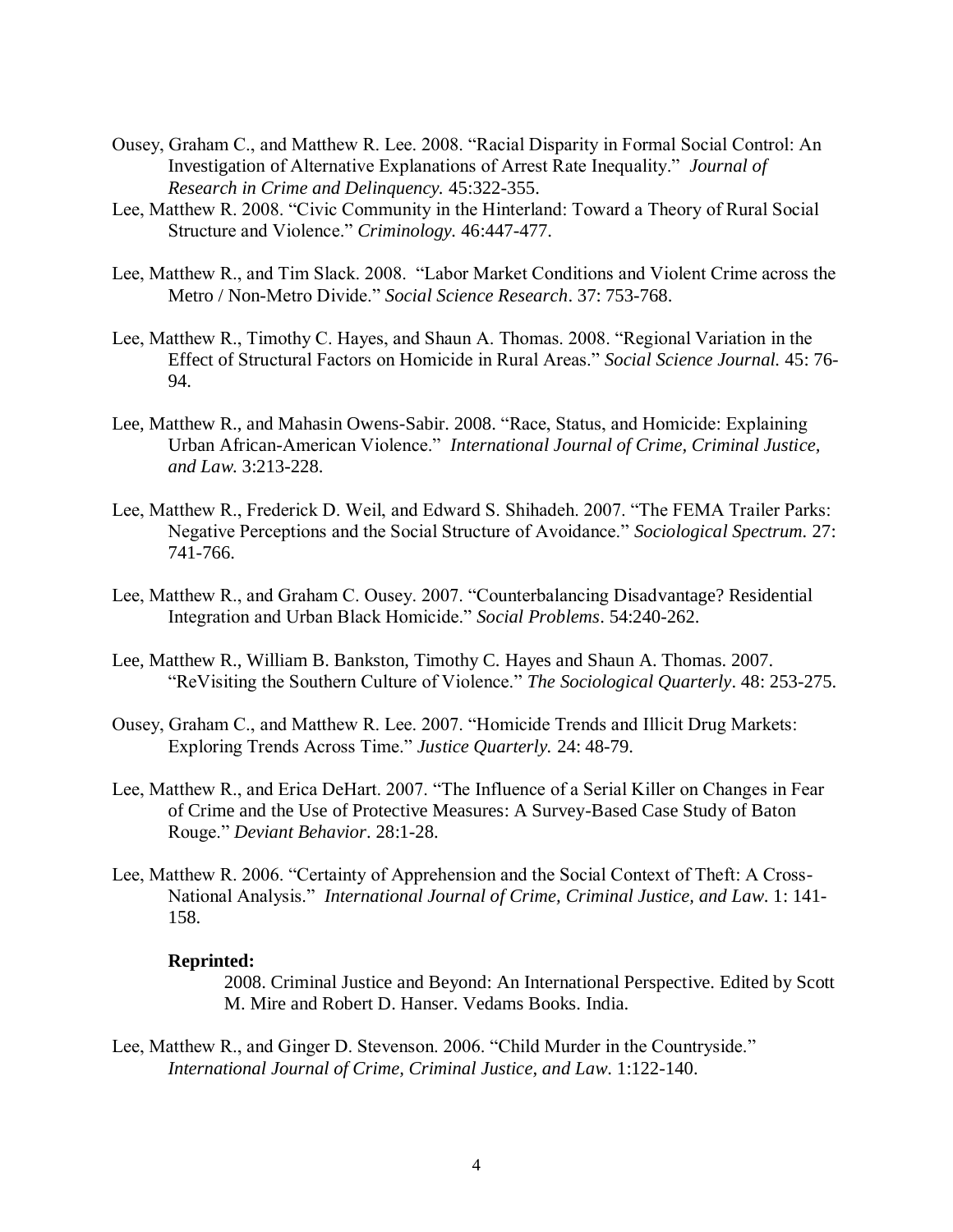#### **Reprinted:**

2008. Criminal Justice and Beyond: An International Perspective. Edited by Scott M. Mire and Robert D. Hanser. Vedams Books. India.

- Lee, Matthew R. 2006. "The Religious Institutional Base and Violent Crime in Rural Areas." *Journal for the Scientific Study of Religion.* 45: 309-324.
- Lee, Matthew R. And Ginger D. Stevenson, 2006. "Gender-Specific Homicide in Rural Areas." *Homicide Studies: An Interdisciplinary and International Journal.* 10: 55-73.
- Lee, Matthew R., and Abdullah Alshalan. 2005. "Geographic Variation in Property Crime Rates: A Test of Opportunity Theory." *Journal of Crime and Justice*. 28:101-127.
- Lee, Matthew R., and Timothy Hayes. 2005. "The Decline in Homicide Victimization and the Changing Share of Homicide Victimization in Rural Areas: Evidence from the 1990's." *Criminal Justice Studies.*18:393-401.
- Hayes, Timothy C., and Matthew R. Lee. 2005. "The Southern Culture of Honor and Violent Attitudes." *Sociological Spectrum.* 25:593-617.
- Lee, Matthew R., and Graham C. Ousey. 2005*.* "Institutional Access, Residential Segregation, and Urban Black Homicide." *Sociological Inquiry.* 75:31-54**.**
- Kerley, Kent R., Michael L. Benson, Matthew R. Lee, and Francis T. Cullen. 2004*.* "Race, Criminal Justice Contact, and Adult Position in the Social Stratification System." *Social Problems.* 51: 549-568.
- Ousey, Graham C., and Matthew R. Lee. 2004. "Investigating the Connections Between Race, Illicit Drug Markets, and Lethal Violence, 1984-1997." *Journal of Research in Crime and Delinquency.* 41:352-383.

#### **Reprinted:**

- Forthcoming. The Library of Drug Use and Crime Series: Volume II, Drugs and Crime. Edited by Mangai Natarajan. Ashgate Publishing Limited: England.
- 2008. The International Library of Criminology, Criminal Justice and Penology: Gun Crime. Edited by Robert Hornsby and Richard Hobbs. Ashgate Publishing Limited: England.
- Lee, Matthew R., and John P. Bartkowski. 2004. "Love thy Neighbor? Moral Communities, Civic Engagement, and Juvenile Homicide in Non-Metro Communities." *Social Forces.*82:1001-1035.
- Lee, Matthew R., and John P. Bartkowski. 2004. "Civic Participation, Regional Subcultures, and Violence: The Differential Effects of Secular and Religious Participation on Adult and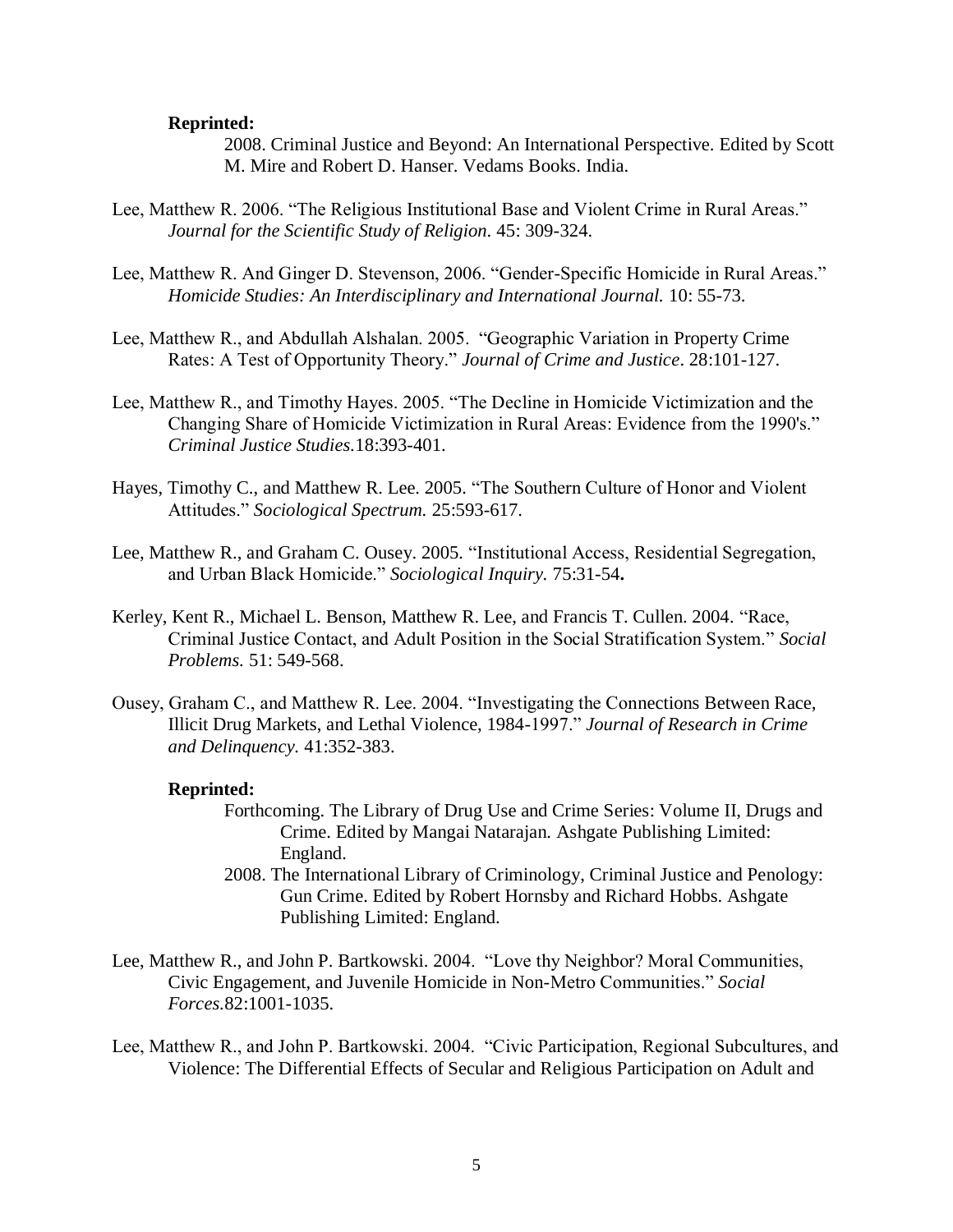Juvenile Homicide." *Homicide Studies: An Interdisciplinary and International Journal*.  $8: 5-39.$ 

- Maume, Michael O., and Matthew R. Lee. 2003*.* " Social Institutions and Violence: A Sub-National Test of Institutional Anomie Theory." *Criminology.* 41:1401-1436. **Reprinted:** 2006. The International Library of Criminology, Criminal Justice and Penology: Crime and Social Institutions. Edited by Richard Rosenfeld. Ashgate Publishing Limited: England.
- Lee, Matthew R., and Terri Earnest. 2003*.* "Perceived Community Cohesion and Perceived Risk of Victimization: A Cross-National Analysis." *Justice Quarterly.* 20:131-157.
- Lee, Matthew R., Michael O. Maume, and Graham C. Ousey. 2003. "Social Isolation and Lethal Violence Across the Metro/NonMetro Divide: The Effects of Socioeconomic Disadvantage and Poverty Concentration on Homicide." *Rural Sociology*. 68:107-131.
- Ousey, Graham C., and Matthew R. Lee. 2002. "Examining the Conditional Nature of the Illicit Drug Market **-** Homicide Relationship: A Partial Test of the Theory of Contingent Causation." *Criminology.* 40:73-102.
- Lee, Matthew R., and Graham C. Ousey. 2001. "Size Matters: Examining the Link Between Small Manufacturing, Socioeconomic Deprivation, and Crime Rates in Non-Metropolitan Communities." *The Sociological Quarterly.* 42:581-602.
- Lee, Matthew R. 2001. "Population Growth, Economic Inequality, and Homicide." *Deviant Behavior.* 22: 491-516.
- Stevenson, Ginger D., and Matthew R. Lee. 2001. "The Negative Consequences of Heavy Drinking and Associated Disruptive Behaviors for Sibling Relationship Performance." *Sociological Spectrum.* 21:507-532.
- Lee, Matthew R. 2000. "Community Cohesion and Violent Predatory Victimization: A Theoretical Extension and Cross-National Test of Opportunity Theory." *Social Forces.* 79:683-706.

#### **Reprinted:**

2002*.* The International Library of Criminology, Criminal Justice and Penology: Violence, Edited By Elizabeth Stanko. Ashgate Publishing Limited: England.

Lee, Matthew R. 2000. "Concentrated Poverty, Race, and Homicide." *The Sociological Quarterly.* 41: 189-206

#### **Results Reprinted:**

Healey, Joseph F. 2002. Statistics: A Tool for Social Research, 6<sup>th</sup> Edition. Pp. 440-441. Wadsworth/Thompson Learning: Belmont, CA.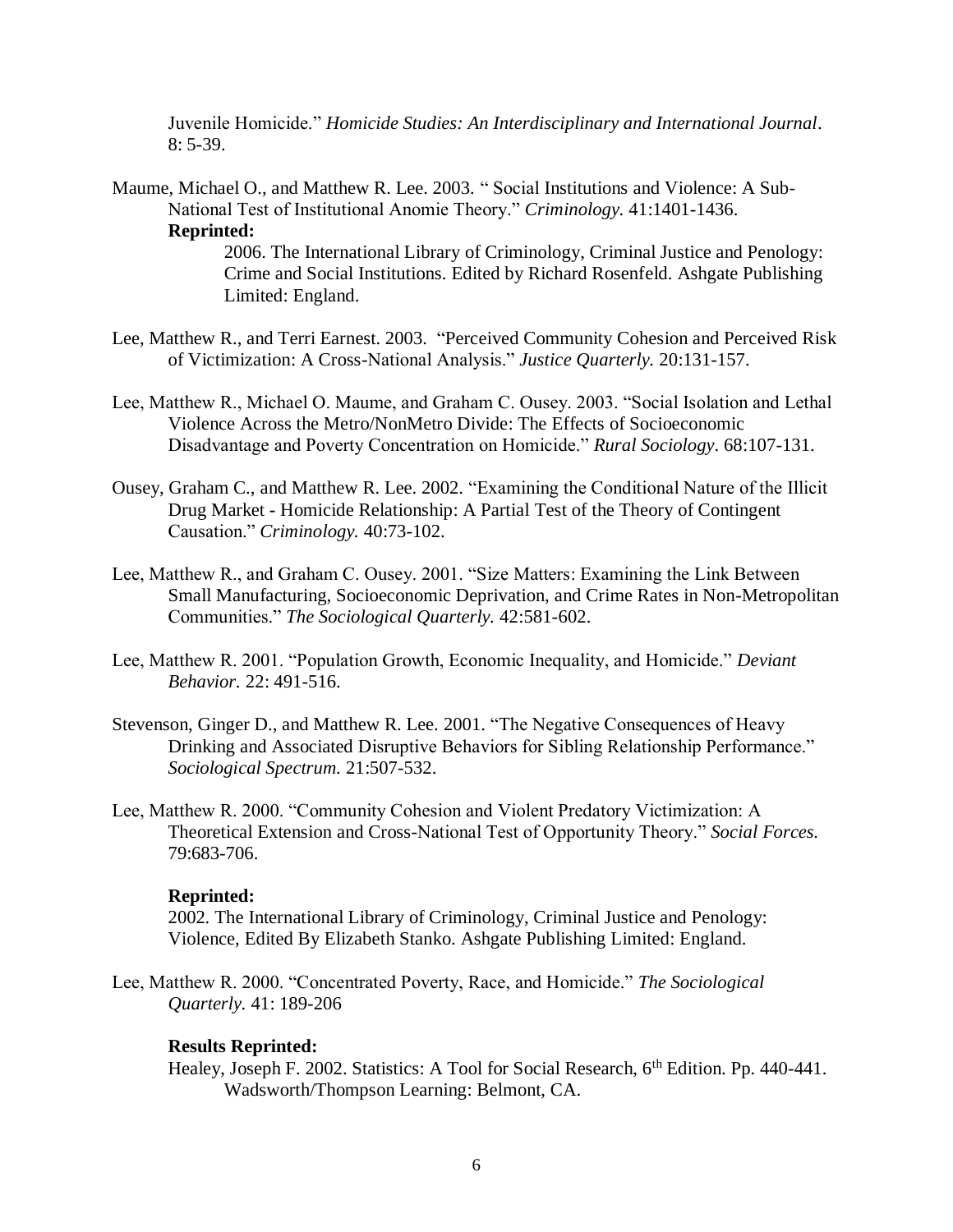- Lee, Matthew R. 2000. "The Social Dimensions of Interpersonal Dispute Resolution: A Test of a General Theoretical Framework with Survey Data." *Sociological Inquiry.* 70: 137-156.
- Lee, Matthew R. 2000. "Modernization, Gender Equality and Mortality Rates in Less Developed Countries." *Sociological Spectrum.* 20:195-220.
- Lee, Matthew R., and William B. Bankston. 1999. "Political Structure, Economic Inequality, and Homicide: A Cross-National Analysis." *Deviant Behavior*. 19:27-55
- Lee, Matthew R., and Edward S. Shihadeh. 1998*.* "Labor Market Structure, Unemployment, and Crime: The Indirect Effect of the Availability of Low-Skill Jobs on Homicide and Theft in 26 Countries." *Sociology of Crime, Law, and Deviance*. 1:49-64.

## **OTHER PUBLICATIONS**

Lee, Matthew R. 2018. Review of "Big House on the Prairie: Rise of the Rural Ghetto and Prison Proliferation." by John M. Eason. 2017. University of Chicago Press. *American Journal of Sociology*.

Doucet, Jessica M. and Matthew R. Lee. 2016. "Civic Community and Violence in Rural Communities." *The International Handbook of Rural Criminology (IHRC)*, edited by J. F. Donnermeyer. Routledge.

LSU Research. Fall 2014. Publisher and Editor (~40 pgs.).

Lee, Matthew R. (5/3/2013). Mental Scars Run Deep Years After BP Oil Spill. Livescience.com <http://www.livescience.com/29314-mental-scars-run-deep-years-after-bp-spill-op-ed.html>

LSU Research. Fall 2013. Publisher and Executive Editor. (~40 pgs.).

- Ousey, Graham C., and Matthew R. Lee. 2013. "Neighborhood Inequality and Crime." Pp. 352- 369 in The Oxford Handbook of Criminological Theory. Edited by Frank Cullen and Pamela Wilcox, Editors, Oxford University Press: Oxford.
- Lee, Matthew R. and Dari Green. Forthcoming. "Property Crime". In the Encyclopedia of Social Deviance. Edited by Craig Forsyth and John Heath Copes. Sage Press.
- LSU Research. Fall 2012. Publisher and Executive Editor. (~60 pgs.). Honorable Mention, Council for the Support and Advancement of Education District IV Accolades Competition.
- Lee, Matthew R., and Ashley Berthelot, Writers and Editors. 2012. Responding to the Flow: Louisiana State University's Response to the Deepwater Horizon Drilling Disaster. Office of Research and Economic Development, LSU. (128 pgs.)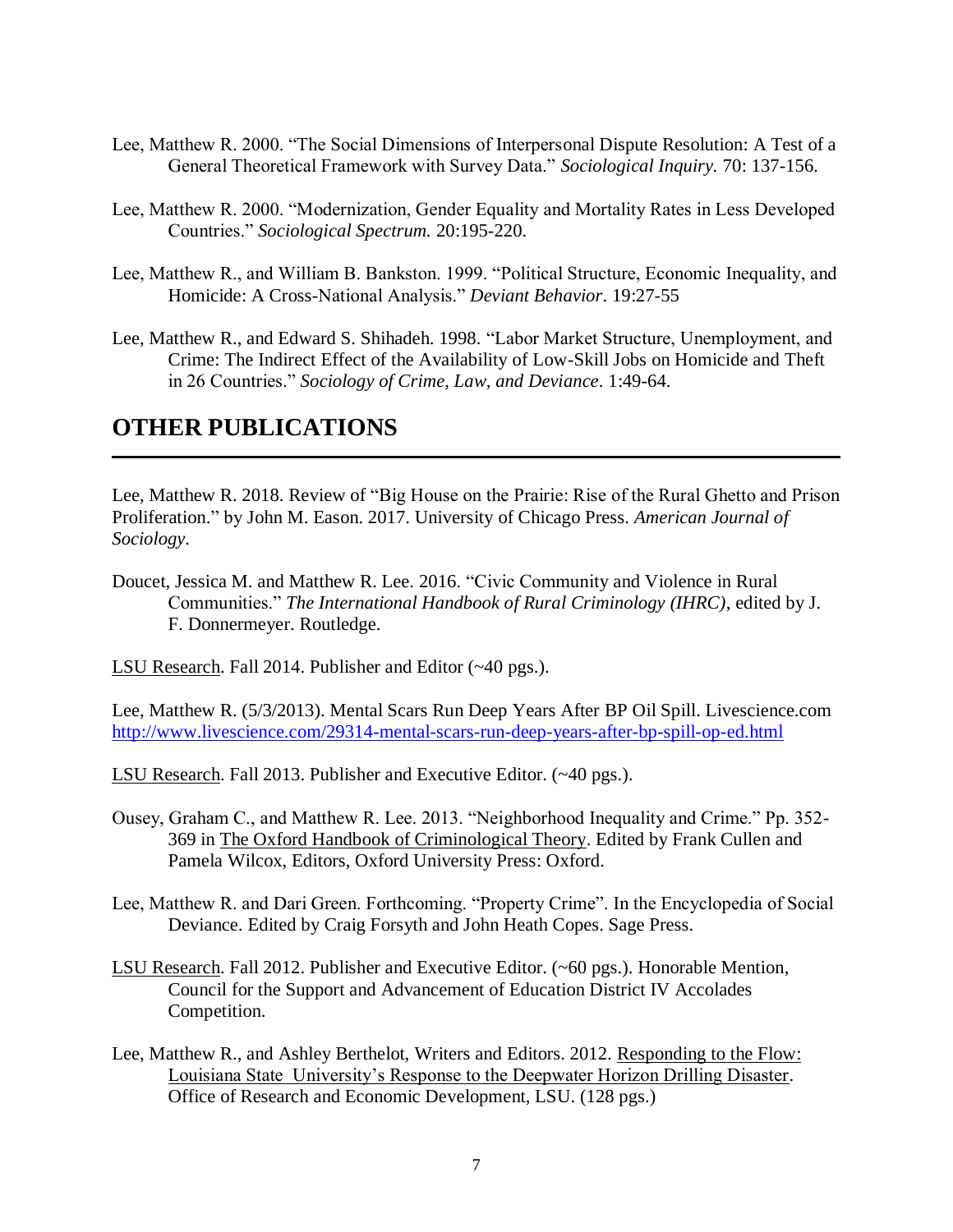LSU Research. Fall 2011. Publisher and Executive Editor. (61 pgs.).

- Lee, Matthew R., and Graham C. Ousey. 2012. "Southern Violence: A Contemporary Review." In Dee Harper, Lydia Voight, and William Thornton, Editors, *Violence: Do We Know it When we See it? A Reader*. Carolina Academic Press. Durham, North Carolina.
- Ousey, Graham C., and Matthew R. Lee. Forthcoming. "Neighborhood Inequality and Crime." Frank Cullen and Pamela Wilcox, Editors, *The Oxford Handbook of Criminological Theory*. Oxford University Press.
- Lee, Matthew R. and Graham C. Ousey. 2012. "Community-Level Correlates of Crime." Pp. 39- 54 in Violent Offenders: Theory, Research, Policy and Practice, Edited by Matthew DeLisi and Peter J. Conis. Jones and Bartlett Learning. Burlington, MA.
- Lee, Matthew R., and Heather McKillop. 2011. "Future Research in the Social, Behavioral, and Economic Sciences: A Potential Agenda for SBE for 2020 and Beyond." [http://www.nsf.gov/sbe/sbe\\_2020/index.cfm](http://www.nsf.gov/sbe/sbe_2020/index.cfm)
- Lee, Matthew R. and Troy C. Blanchard. July 2010. "Health Impacts of Deepwater Horizon Oil Disaster on Coastal Louisiana Residents." [http://www.lsu.edu/pa/mediacenter/tipsheets/spill/publichealthreport\\_2.pdf?id=329](http://www.lsu.edu/pa/mediacenter/tipsheets/spill/publichealthreport_2.pdf?id=329)
- Lee, Matthew R., and Frederick D. Weil. December 2009. "Victimization, Safety, and Confidence in the Police in East Baton Rouge Parish: An Update." Fact Sheet # 12. Crime and Policy Evaluation Research Group, Louisiana State University. <http://www.lsu.edu/capergroup/resources/pdfs/Caper%20Fact%20Sheet%2012.pdf>
- Lee, Matthew R., and Troy C. Blanchard. January 2009. "Murder and Public Health: The Gardere Community as a Case in Point." Fact Sheet # 10. Crime and Policy Evaluation Research Group, Louisiana State University. [http://www.lsu.edu/capergroup/resources/pdfs/CAPER\\_Fact\\_Sheet\\_10.pdf](http://www.lsu.edu/capergroup/resources/pdfs/CAPER_Fact_Sheet_10.pdf)
- Lee, Matthew R. 2010. "Crime and Delinquency." In *The New Encyclopedia of Southern Culture: Volume 17, Urbanization*, James G. Thomas, Managing Editor, Wanda Rushing, Volume Editor. University of North Carolina Press.
- Lee, Matthew R. Forthcoming, 2009. "Blau, Judith R. And Peter M. Blau: Inequality and Crime". In *The Encyclopedia of Criminological Theory*, Edited by Francis Cullen and Pam Wilcox. Sage Publications.
- Blanchard, Troy C. and Matthew R. Lee. August 2008. "Poverty Estimates for Baton Rouge and New Orleans, 2007." Fact Sheet # 9. Crime and Policy Evaluation Research Group, Louisiana State University. [http://www.lsu.edu/capergroup/resources/pdfs/CAPER\\_Fact\\_Sheet\\_9.pdf](http://www.lsu.edu/capergroup/resources/pdfs/CAPER_Fact_Sheet_9.pdf)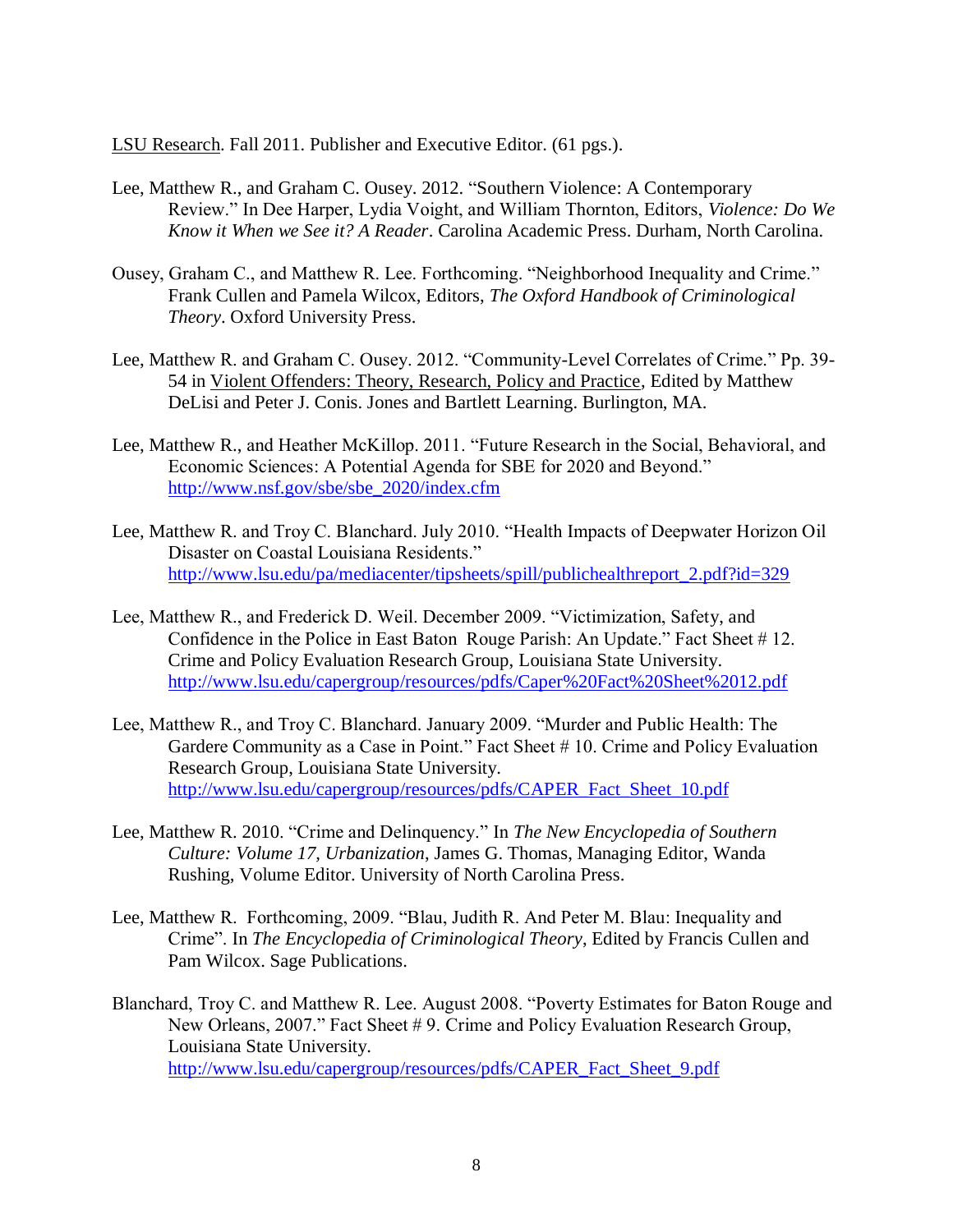- Lee, Matthew R. 2008. "Race, Ethnicity, and Homicide." Pp. 644-646 in the *Encyclopedia of Race, Ethnicity, and Society*, Edited by Richard Shaefer. Sage Publications.
- Lee, Matthew R. 2008. "Subcultures of Violence." In the *Encyclopedia of Interpersonal Violence*, Edited by Claire Renzetti and Jeffrey Edleson. Sage Publications.
- Lee, Matthew R. 2008. *Social Forces*. Review of The Great American Crime Decline, by Franklin Zimring. Oxford University Press. 2007.
- Palermo, Andrew, and Matthew R. Lee. April 2007. "Juvenile Representation in Official Crime Statistics: Comparing Louisiana to the National Average." Fact Sheet # 7. Crime and Policy Evaluation Research Group, Louisiana State University. [http://www.lsu.edu/capergroup/resources/pdfs/fact\\_sheet\\_7.pdf](http://www.lsu.edu/capergroup/resources/pdfs/fact_sheet_7.pdf)
- Palermo, Andrew, and Matthew R. Lee. April 2007. "Official Statistics on Murder and Robbery in Louisiana." Fact Sheet # 6. Crime and Policy Evaluation Research Group, Louisiana State University. [http://www.lsu.edu/capergroup/resources/pdfs/factsheet\\_6.pdf](http://www.lsu.edu/capergroup/resources/pdfs/factsheet_6.pdf)
- Shihadeh, Edward S., Matthew R. Lee, and Katherine Mason. February 2007. "Murder in New Orleans: Back to the Bad Old Days." Fact Sheet # 5. Crime and Policy Evaluation Research Group, Louisiana State University. <http://www.lsu.edu/capergroup/resources/pdfs/fs6.pdf>
- Lee, Matthew R., Frederick D. Weil, and Edward S. Shihadeh. August 2006. "Six Months After Katrina, Baton Rouge Residents Hold Positive Outlook on Crime, Safety and the Authorities." Fact Sheet # 4. Crime and Policy Evaluation Research Group, Louisiana State University.<http://www.lsu.edu/capergroup/resources/pdfs/caper2006-fs04.pdf>
- Shihadeh, Edward S., Emily Berthelot, Frederick D. Weil, and Matthew R. Lee. April 2006. "Baton Rouge Welcomes Katrina Evacuees." Fact Sheet # 3. Crime and Policy Evaluation Research Group, Louisiana State University. <http://www.lsu.edu/capergroup/resources/pdfs/caper2006-fs03.pdf>
- Lee, Matthew R., Frederick Weil, and Edward S. Shihadeh. December 2005. "Recent Trends in Fear of Crime and Perceived Risk of Victimization in Baton Rouge, LA." Fact Sheet #2. Crime and Policy Evaluation Research group, Louisiana State University. <http://www.lsu.edu/capergroup/resources/pdfs/caper2005-fs02.pdf>
- Shihadeh, Edward S. and Matthew R. Lee. June 2005. "Recent Trends in Murder Clearance Rates." Fact Sheet # 1. Crime and Policy Evaluation Research group, Louisiana State University. <http://www.lsu.edu/capergroup/resources/pdfs/caper2005-fs01.pdf>
- Lee, Matthew R., and Graham C. Ousey. 2001. "Local Capitalism and Violent Crime in U.S. Counties." P. 135-141 in *The Diversity of Homicide: Proceedings of the 2000 Homicide Research Working Group*. Edited by Paul Blackman, Vanessa Levrier Leggett, and John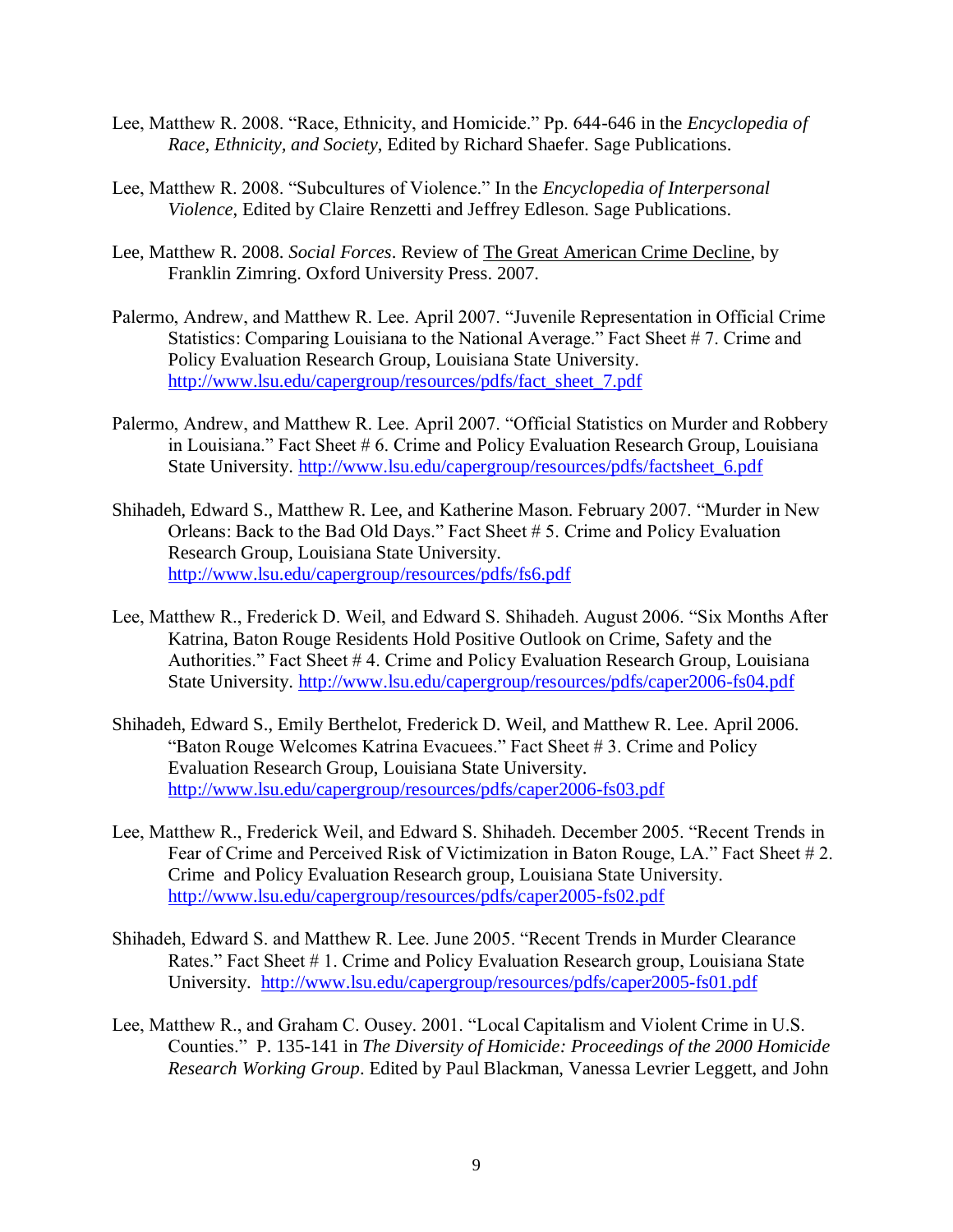P. Jarvis. Washington, D.C.: Federal Bureau of Investigation. <http://homicideworkinggroup.cos.ucf.edu/include/documents/hrwg00.pdf>

Weil, Frederick, Mary Gautier, and Matthew R. Lee. Editors. 1996. *Research on Democracy and Society: Extremism, Protest, Social Movements, and Democracy.* JAI Press.

### **FUNDING**

#### $~\sim$  \$4,000,000.00

Active Grants

- Slack, Tim, Matthew R. Lee, Jaishree Beedasy, and Thomas Chandler. 2015. "Understanding Resilience Attributes for Children, Youth, and Communities in the Wake of the Deepwater Horizon Oil Spill." Gulf of Mexico Research Initiative. Amount Requested: \$1,929,833.00. **Funded***.*
- Finucane, Melissa, et al. (Matt Lee LSU Lead Investigator) 2014. "Consortium for Resilient Gulf Communities." Gulf of Mexico Research Initiative. **Funded at** \$8,000,000.00. LSU Subaward: \$1,061,571,000.00.

### **PROFESSIONAL EMPLOYMENT**

- 2015 July Present: Vice Provost for Academic Programs and Support Services, Office of Academic Affairs, Louisiana State University
- 2015 March June 2015: Senior Associate Vice President, Office of Research & Economic Development, Louisiana State University.
- 2013 July February 2015: Senior Associate Vice Chancellor, Office of Research & Economic Development, Louisiana State University.
- 2011 April June 2013: Associate Vice Chancellor, Office of Research & Economic Development, Louisiana State University.
- 2010 September April 2011: Interim Associate Vice Chancellor, Office of Research & Economic Development, Louisiana State University.
- 2010 (January) September 2010: Provost Fellow, Office of Research & Economic Development, Louisiana State University.
- 2008 (August) Present: Professor of Sociology, Department of Sociology, Louisiana State University.